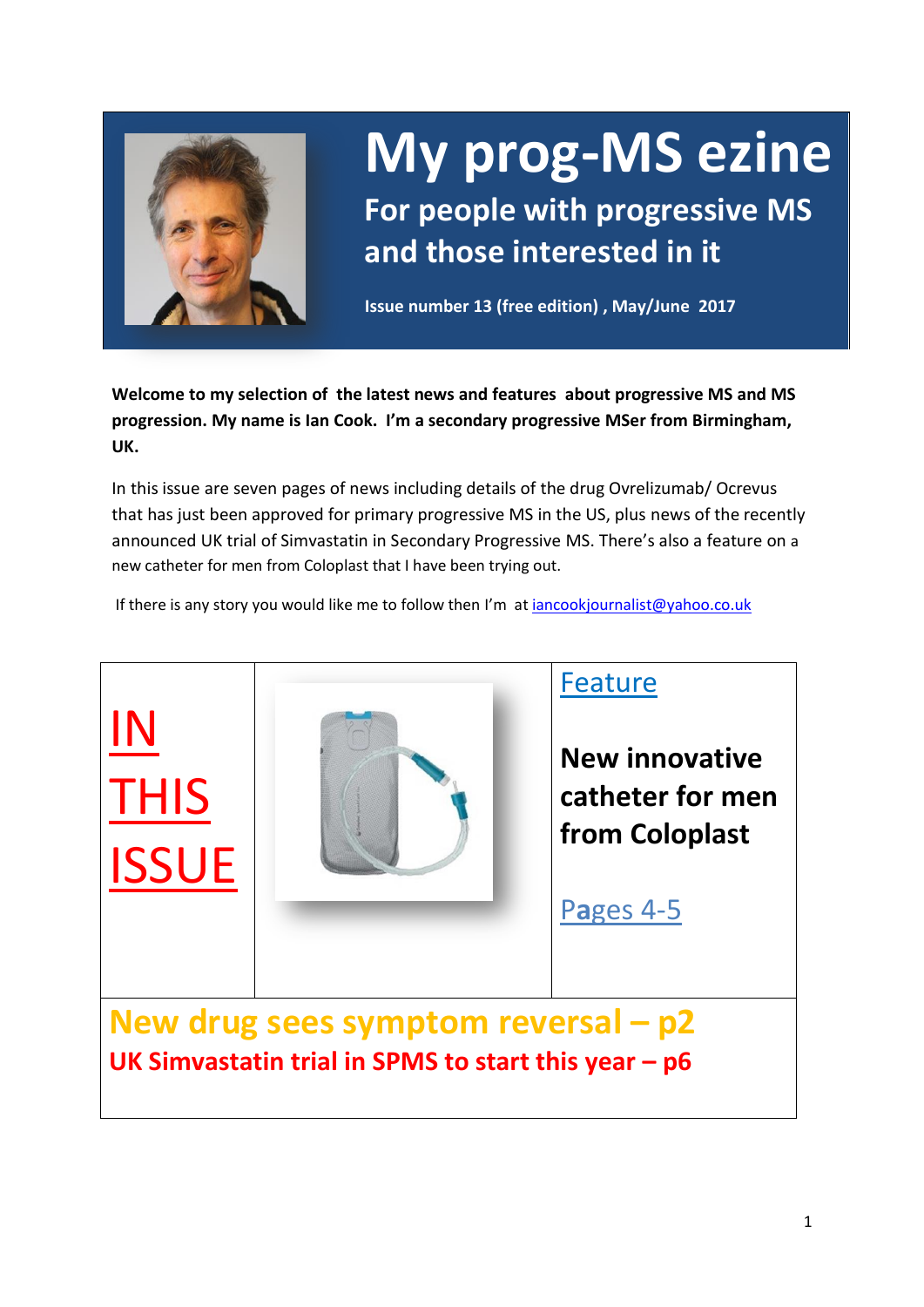*News*

# **Ocrevus (ocrelizumab) approved for PPMS in the US, European approval expected soon**

### **The U.S. Food and Drug Administration (FDA) has approved Ocrevus (ocrelizumab) as the first disease-modifying drug for primary progressive (PPMS) patients.**

European health authorities are also reviewing a request for EU approval (called a marketing application), and decisions in other countries are likely to follow.

Ocrevus , which is given every six months by infusion, is the first disease modifying drug for primary progressive patients, and uses a new non-traditional approach in fighting MS. Most traditional treatments focus on keeping immune T-cells in check, but Ocrevus works to prevent certain immune B-cells from doing harm.

## **New treatment reverses symptoms of progressive MS**

**Half of the progressive MS patients in a small experimental study saw a reversal of symptoms and one patient with secondary progressive MS saw increased walking ability from 100 yards with a walker at the start of the study to three quarters of a mile following treatment with a drug called ATA188.** 

The study of ATA188 was carried out on six patients with progressive MS – four with secondary progressive and two with primary progressive MS at the University of Queensland in Brisbane, Australia. It was a phase 1 clinical trial in which infusions of ATA188 were given every two weeks for six weeks. The patients were followed for the next 26 weeks.

ATA 188 works on participants' T-cells and stimulates them to boost their ability to recognize and destroy cells infected with the Epstein-Barr virus. By eliminating the EBVinfected B-cells researchers believe they may be able to reduce the destruction of myelin. The study findings were presented at the American Academy of Neurology's 69th Annual Meeting in Boston, April 22-28, 2017 in a poster presentation, titled "Symptomatic and objective clinical improvement in progressive multiple sclerosis patients treated with autologous Epstein—Barr virus-specific T cell therapy. **More details of news stories p7**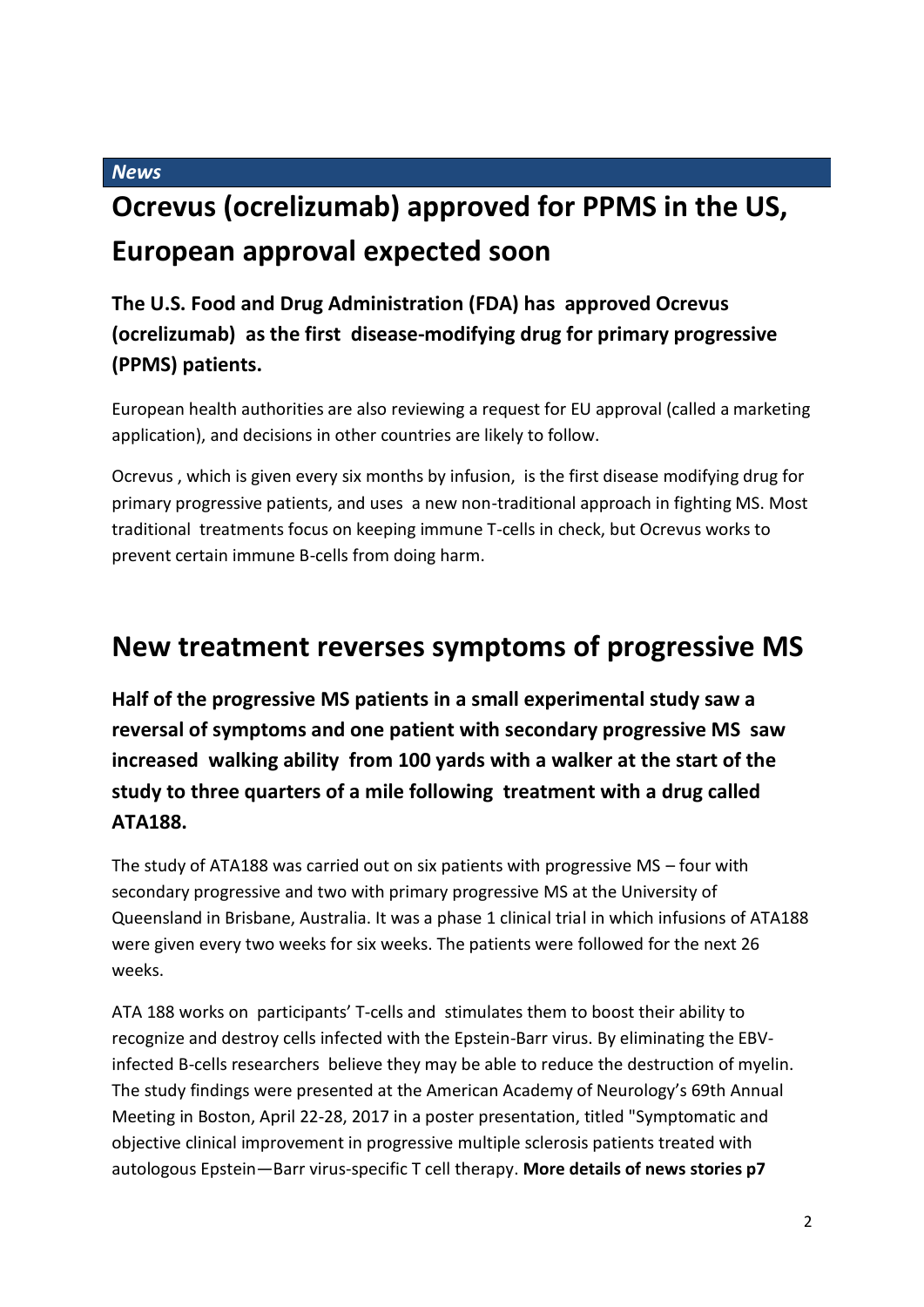# *News* **Walking drug Fampyra may work in the longer term**

**A study into long term use of the walking drug Fampyra ( Fampridine) has shown that some people whose walking did not improve after starting treatment did show improvement when tested two years later.**

In the study carried out at the University Hospital Zurich, Switzerland, researchers studied walking speed in 53 people with MS in a trial where some of the 53 were taking a dummy pill but neither they nor the researchers knew.

The researchers found that several people who had not shown improvements when they were assessed shortly after starting the therapy did show significant improvements in walking after long-term two year treatment.

The authors say the considerable proportion of patients in whom responsiveness to fampridine changed over time emphasizes the importance of regular reassessment of the drug's efficacy by doctors particularly in patients with poor initial drug responses.

# **Bowel problems linked to MS progression**

**Constipation and loose bowel movements (faecal incontinence) are common in MS and directly related to the progression of the illness, according to new research published in the journal "Open Medicine"**

In the research MS patients who were constipated or suffered faecal incontinence were compared with people who didn't have MS but who suffered from these conditions.

It was found that constipated MS patients had greater sphincter hypotonia (lack of tone in the anal sphincter muscles) than constipated non -MS patients. MS patients with loose bowel movements had a lower rectal sensitivity threshold than people with loose bowels who didn't have MS .

"Lower rectal sensitivity" means that when faeces enter the rectum the threshold that triggers the defaecation reflex is lower, meaning the contents of the bowel are more likely to be released earlier. The researchers concluded that both constipation and loose bowel movements arise in MS because of impaired pelvic floor coordination caused by demyelination.

The other finding of the research is the identification of the precise mechanisms that are causing the above problems. The researchers say they believe that their research may improve therapeutic responses by helping the clinician plan a personalized rehabilitation programme for individual patients **For details of all stories go to page 7**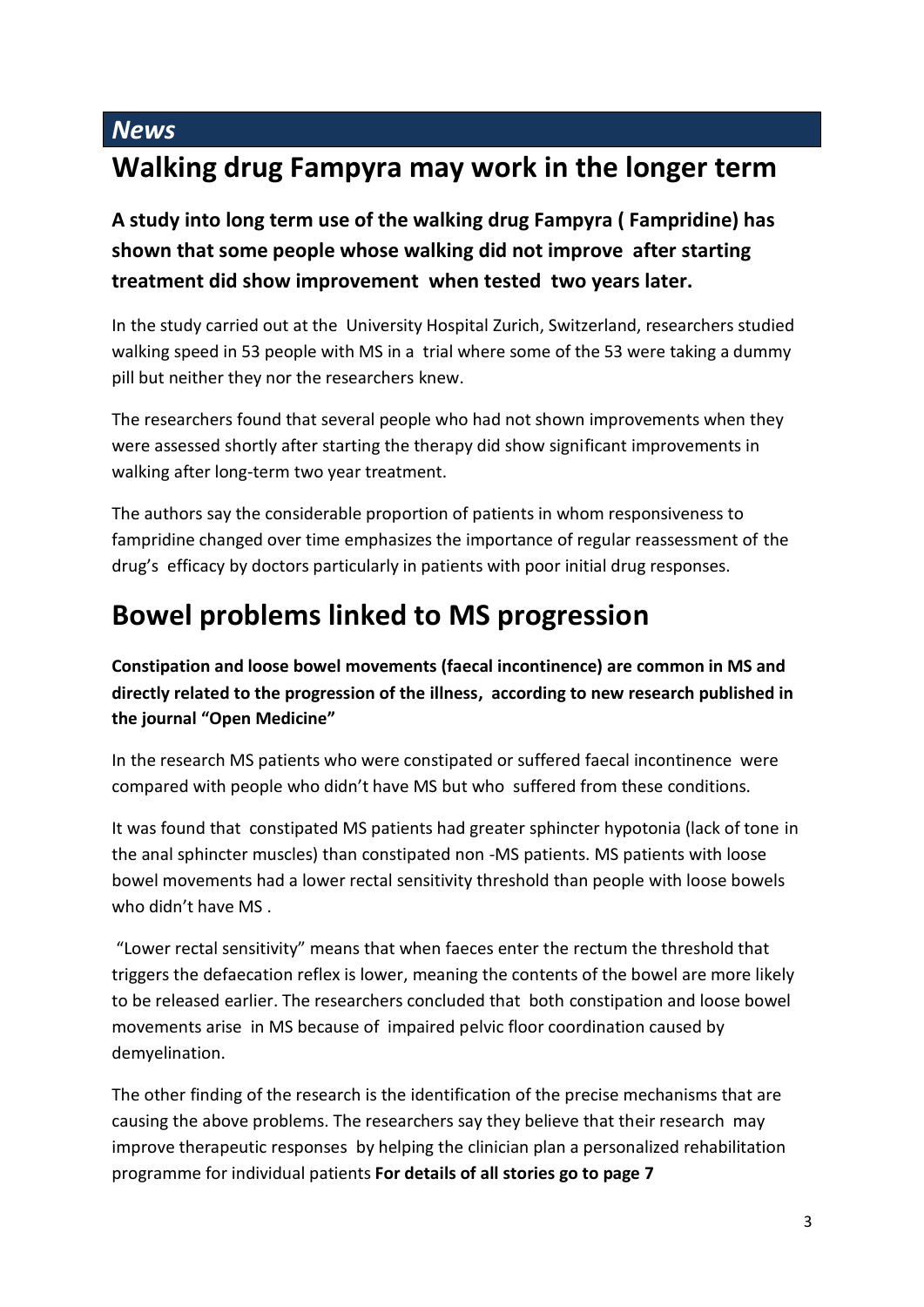## *Features Male catheters*



# **A new flexible male catheter from Coloplast, but is it any good?**

**A few weeks ago I tried out a new catheter from Coloplast – the SpeediCath Flex. (See left) I am a big fan of Coloplast catheters and have been using the SpeediCath Compact once a day for five years.** 

So I was surprised when I read that Coloplast were launching a new addition to their SpeeediCath range. I asked myself "What could possibly be better than the SpeediCath Compact?" Well, the SpeediCath Flex, as its name suggests, is flexible rather than semi-rigid like the SpeediCath Compact, and just glides in.

The SpeediCath Flex is also sheathed in a protective wrapping (See picture above) which means you push the catheter through a wrapper on its journey through the urethra to the bladder. The catheter has less contact with the outside world so it should be even more hygienic. Intrigued I ordered a trial kit.

A couple of days later the SpeediCath Flex arrived in the morning post and at bedtime (my usual self-cathing time) I went to the bathroom where I unscrewed the looped SpeediCath Flex catheter. The first task was getting the tip of the SpeediCath Flex into the urethra. This was more of a challenge than I had anticipated as the blue surrounding ring isn't attached to the catheter tip (see picture above ) and it was more difficult to get a "direct hit" or entry holding the ring. This was my first time but , over time, practice will doubtless make perfect.

The next task was getting the SpeediCath Flex through the nine inch male urethra. With the SpeediCath Compact this usually takes about three seconds from insertion until urine starts to flow, but with the SpeediCath Flex things take longer. The SpeediCath Flex's protective sheath means the catheter **Continued on page 5**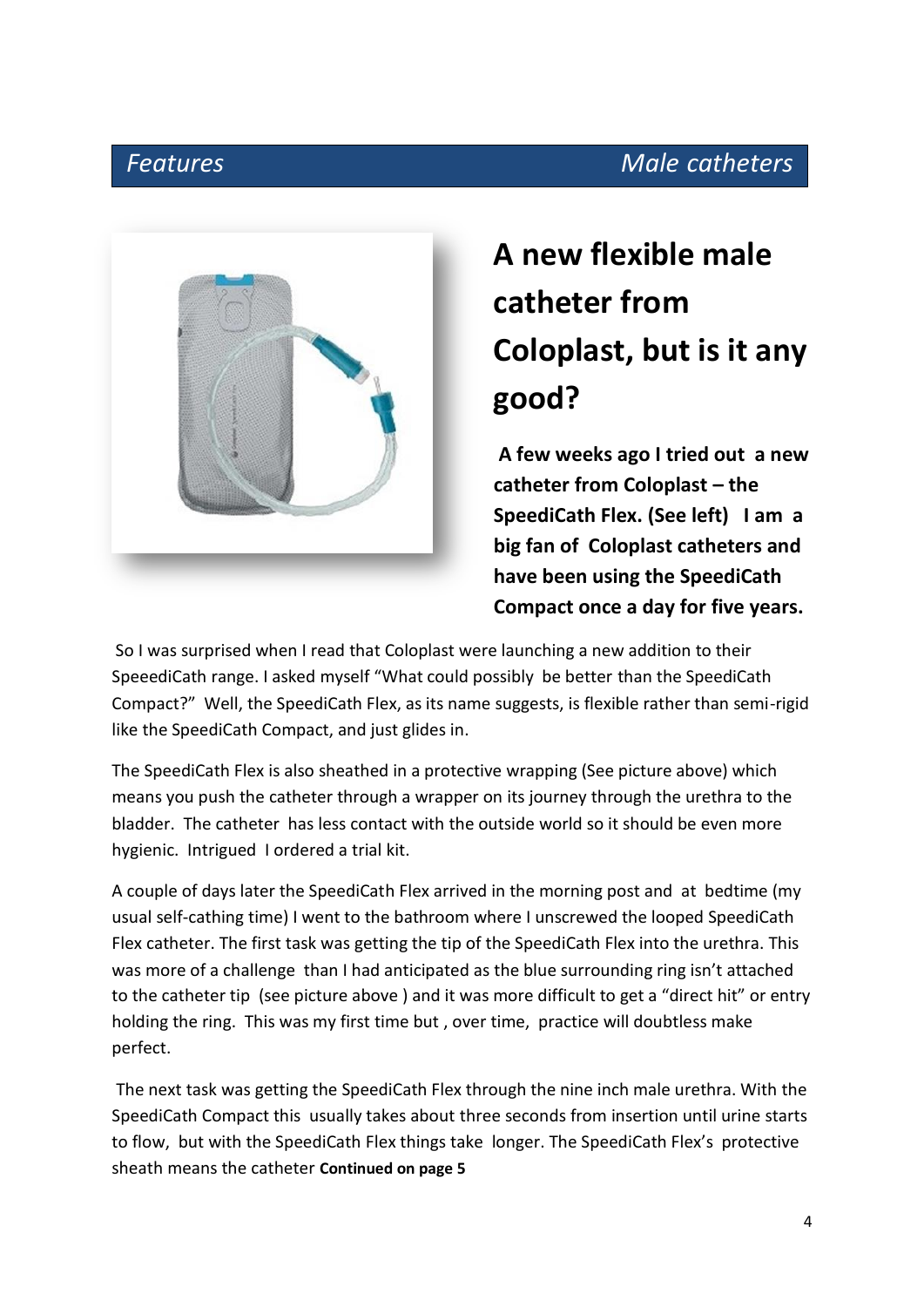*Continued from page 4* cannot be "dive bombed" through the urethra but needs to be fed through bit by bit  $-$  a technique which takes greater time and patience.

The other thing worth mentioning is the SpeediCath Flex is soft, so soft you can't feel a thing. This is good in that the catheter is less likely to rub against the sides of your urethra. However it also means it is hard to know where the catheter tip is in the urethra and how much further you have to go to reach the bladder Once again I'm sure you will learn as you go along (literally)

When the SpeediCath Flex finally does reach the bladder the urine flows out as per usual. As long as you don't miss the toilet bowl – easily done as you're holding onto something called "Flex" which tends to move around – then you'll have no problems.

I don't want to sound at all critical because the SpeediCath Flex has many welcome innovations. It is small, easily transported, soft and therefore less likely to damage your urethra. It is also ultra -hygienic so infection should be less of a problem. And as there is no discomfort it might be a good catheter to start off with, particularly if you suffered from "catheterphobia" as I did when I first started.

However, its only disadvantages are that I found insertion more difficult, it was also more difficult to get the urine into the toilet or collecting bowl and emptying my bladder was a bit slower.

Many of these I would think are teething problems and I am certainly not dismissing the SpeediCath Flex because Coloplast make the best catheters around. However I shall probably stick with the SpeediCath Compact at home and use the SpeediCath Flex in a public toilet where its ultra -hygienic design and portability will come into their own . I may also use the SpeediCath Flex when I'm camping this Summer but for home use I think the SpeediCath Compact will remain my " go-to" Catheter.

For me the SpeediCath Compact is pretty much perfect and how do you improve on perfection?

*For more information SpeediCath Flex go to page 7*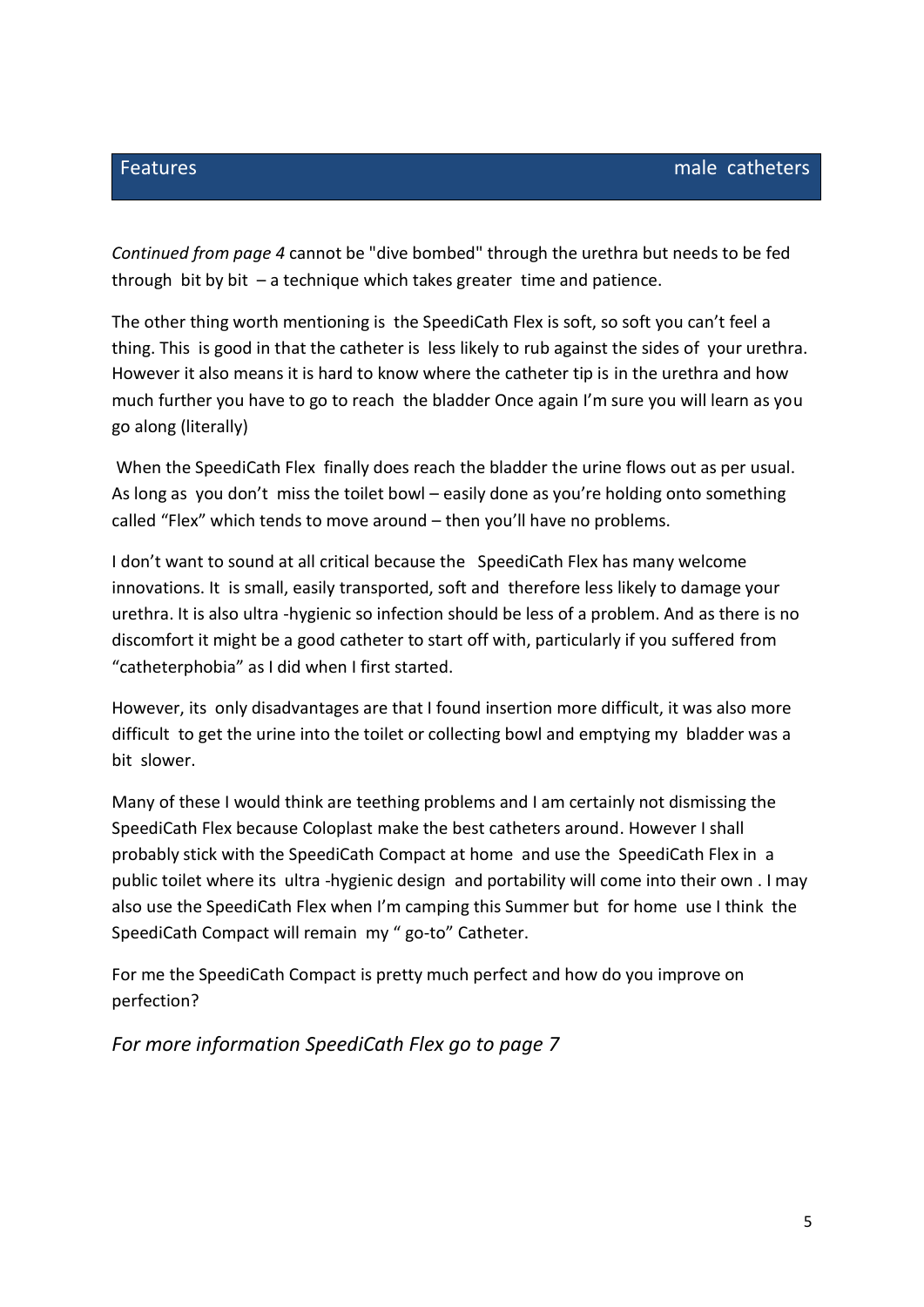#### **News**

# **UK Simvastatin trial in SPMS to start this year**

**Hundreds of British patients with secondary progressive multiple sclerosis (SPMS) are set to take part in a trial where they will be given simvastatin, a cheap anti-cholesterol drug that could delay symptoms.**

In a trial conducted three years ago, scientists found the rate of brain shrinkage was halved among 140 MS patients who took statins.

Now University College London is launching a six-year trial, which will involve 1,180 patients at 30 hospitals across the UK.

The research will be led by Dr Jeremy Chataway, UCL Institute of Neurology London, who led the phase II trial of simvastatin. In this research not only did those taking high doses of simvastatin have a significant reduction in the rate of brain atrophy (brain shrinkage) over two years, but they also had less disability and better quality of life scores at the end of the study.

"This drug holds incredible promise for the thousands of people living with secondary progressive MS in the UK, and around the world, who currently have few options for treatments that have an effect on disability," said Chataway. "This study will establish definitively whether simvastatin is able to slow the rate of disability progression over a three year period, and we are very hopeful it will."

The trial will start in the summer of 2017. To register your interest, visit https://www.mssociety.org.uk/ms-stat2.

#### **For more details of stories see page 7**

### **IN THE NEXT EDITION**

**My weekend at a pop festival with folk music, fun, camping and selfcathing in a tent!**

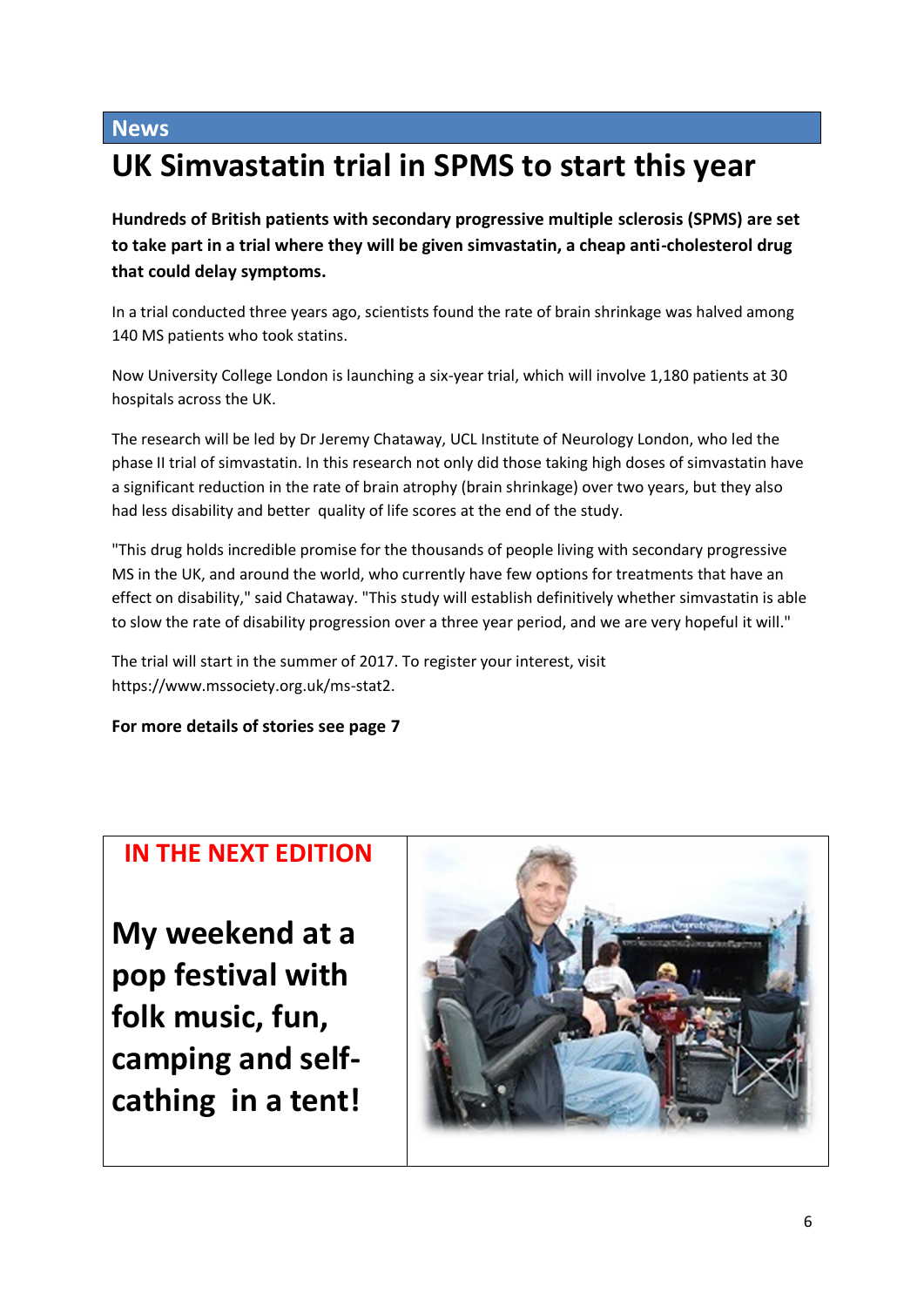#### *References contact details etc*

#### **Page 2**

#### **ATA 188 story**

Source https://multiplesclerosisnewstoday.com/2017/04/28/small-studyshows-unexpected-reversal-of-some-ms-symptoms/

http://investors.atarabio.com/releasedetail.cfm?ReleaseID=1022221

#### **Page 2 Ocrelizumab/ Ocrevus story**

Source 1 : https://multiplesclerosisnewstoday.com/2017/03/28/fda-approvesocrevus-as-1st-ms-treatment-for-both-relapsing-and-primary-progressiveforms/?utm\_source=Multiple+Sclerosis&utm\_campaign=4b49cd0bb4- EMAIL\_CAMPAIGN\_SPINRAZA\_2016\_12\_23&utm\_medium=email&utm\_term= 0\_b5fb7a3dae-4b49cd0bb4-71290133

Source 2 https://www.nytimes.com/2017/03/28/health/fda-drug-approvedmultiple-sclerosis-ocrevus.html?smprod=nytcore-ipad&smid=nytcore-ipadshare& r=3

Source 3 Source: https://www.mssociety.org.uk/ms-news/2017/03/firsttreatment-licensed-primary-progressive-ms-

us?utm\_source=Email&utm\_medium=link&utm\_content=2017.04.20\_Buzz\_Ap ril%20(1)%20remainderApril%2020,%202017&utm\_campaign=2017M7202\_02 02&spMailingID=1745933&spUserID=MjMzMTE1NTc0MzMS1&spJobID=77062 9970&spReportId=NzcwNjI5OTcwS0

#### **page 3 Constipation/ faecal incontinence**

Source: Marola et al. Anal sphincter dysfunction in multiple sclerosis: an observation manometric study. Open Med (Wars). 2016;11(1):509-517. <https://www.ncbi.nlm.nih.gov/pmc/articles/PMC5329875/>

#### **Fampridine/ Fampyra**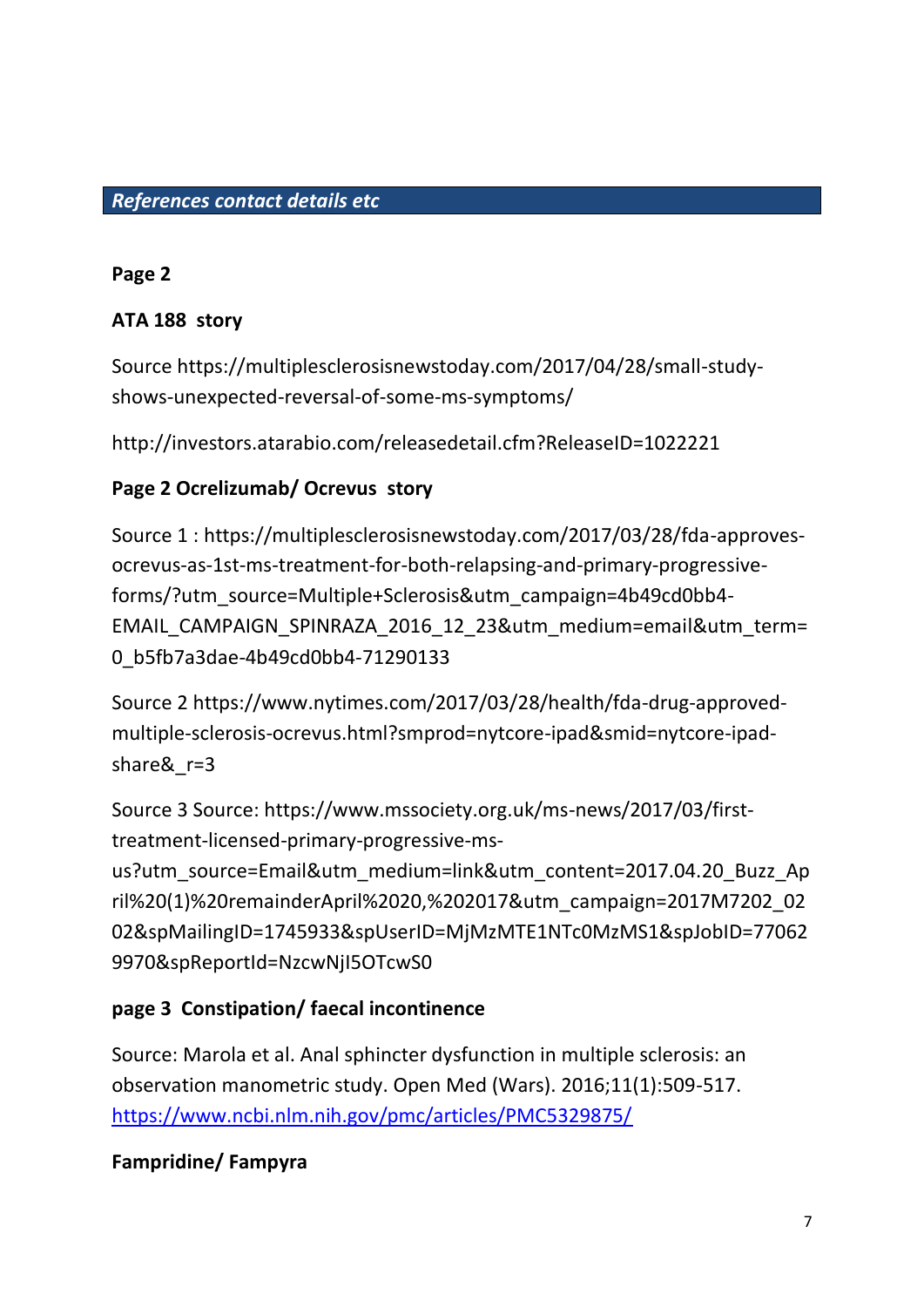Source: https://www.msif.org/news/2017/03/09/long-term-safetyeffectiveness-fampridine/

- See more at: https://www.msif.org/news/2017/03/09/long-term-safetyeffectiveness-fampridine/#sthash.l7ZMBmpr.dpuf

#### **P4-5 Coloplast SpeediCath Flex for men**

Source:

https://www.coloplast.co.uk/flex?gclid=CJjThLzG0dMCFYY\_GwodE1wBmQ&gcl src=aw.ds

### **Page 6 Simvastatin trial**

Source: Source : http://www.ms-uk.org/ms-patients-trial-statins-treatment-090517

If you'd like to read a longer in depth version of the above stories, and more stories and features too, then there is a fuller version of the ezine available at only £10 a year for six issues. That's just £1.67 per issue. And payment can be done either online or by more traditional methods.

If you're tech-savvy the easiest way to pay is Paypal. You just log in to paypal www.paypal.com and go to the section "send and request" at the top left of the page then click on the section "send money to friends and family " and then enter my email iancook21@hotmail.com and the sum of £10.

You will get a receipt sent to your email address and be signed up to get the indepth version starting in July/August and continuing for the next year. It really is as simple as that.

Obviously not everyone has Paypal. And if it's easier you can pay directly into my bank account by BACS. You can do this electronically or at a bank. Or you can send me a cheque for £10 to my home address. If you want to pay by BACS or cheque let me know and I will send you bank details and/or my postal address.

Best wishes, Ian